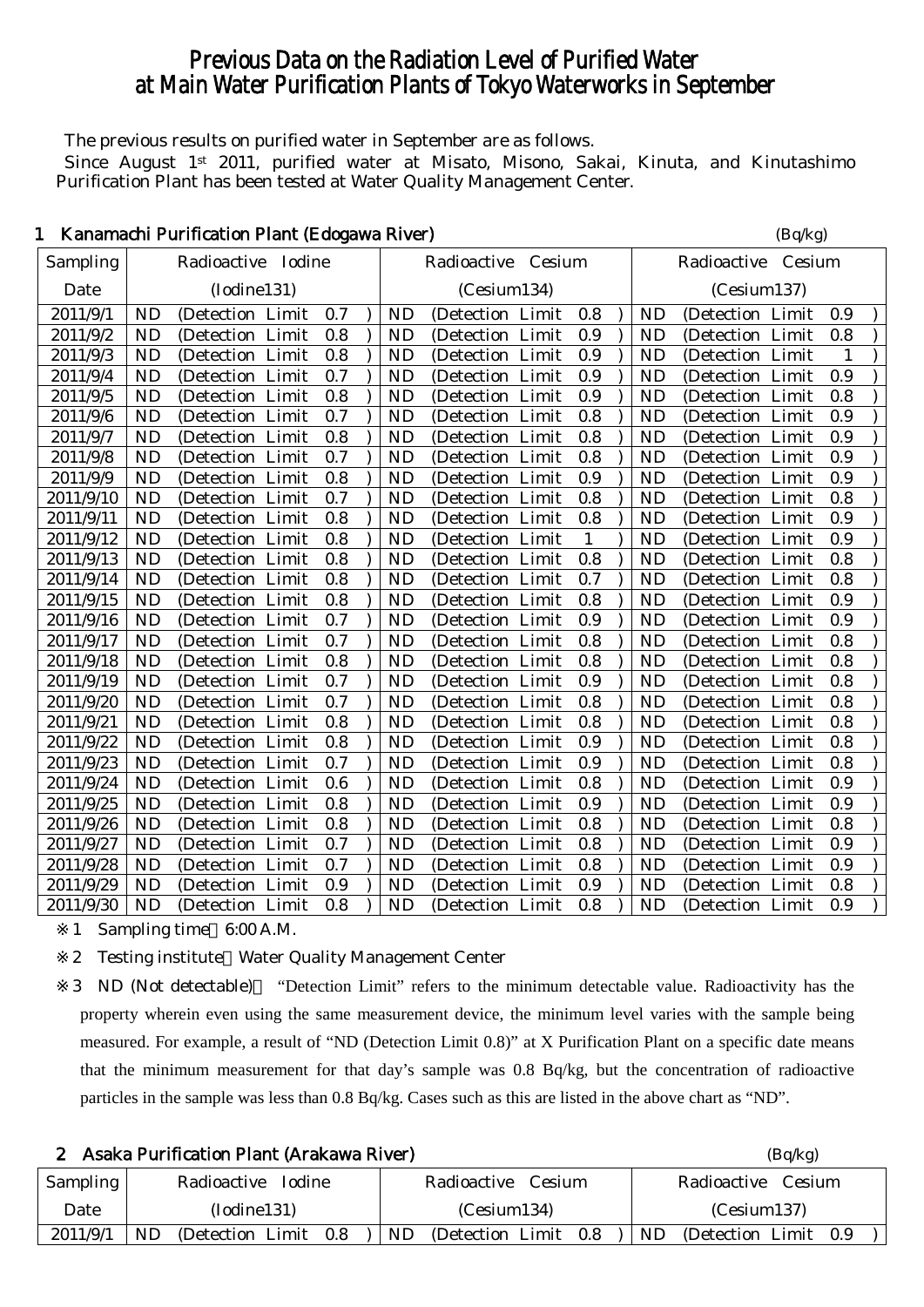| 2011/9/2  | ND        | (Detection Limit  |       | 0.7 | <b>ND</b> | (Detection Limit) |       | 0.9 | ND        | (Detection Limit  | 0.9 |  |
|-----------|-----------|-------------------|-------|-----|-----------|-------------------|-------|-----|-----------|-------------------|-----|--|
| 2011/9/3  | ND        | (Detection Limit  |       | 0.7 | ND        | (Detection Limit  |       | 0.9 | ND        | (Detection Limit  | 0.9 |  |
| 2011/9/4  | <b>ND</b> | (Detection Limit  |       | 0.8 | ND        | (Detection Limit) |       | 0.9 | ND        | (Detection Limit  | 0.9 |  |
| 2011/9/5  | <b>ND</b> | (Detection Limit  |       | 0.8 | <b>ND</b> | (Detection Limit  |       | 0.9 | <b>ND</b> | (Detection Limit  | 0.9 |  |
| 2011/9/6  | <b>ND</b> | (Detection Limit  |       | 0.8 | <b>ND</b> | (Detection Limit) |       | 0.8 | <b>ND</b> | (Detection Limit  | 0.9 |  |
| 2011/9/7  | ND        | (Detection Limit  |       | 0.8 | ND        | (Detection)       | Limit | 0.8 | ND        | (Detection Limit  | 0.8 |  |
| 2011/9/8  | ND        | (Detection Limit  |       | 0.8 | ND        | (Detection Limit) |       | 0.8 | ND        | (Detection Limit) | 1   |  |
| 2011/9/9  | <b>ND</b> | (Detection Limit  |       | 0.6 | ND        | (Detection Limit) |       | 0.9 | ND        | (Detection Limit) | 0.8 |  |
| 2011/9/10 | <b>ND</b> | (Detection Limit  |       | 0.7 | <b>ND</b> | (Detection Limit  |       | 0.9 | ND        | (Detection Limit) | 0.8 |  |
| 2011/9/11 | <b>ND</b> | (Detection Limit  |       | 0.7 | ND        | (Detection)       | Limit | 0.7 | ND        | (Detection Limit  | 0.9 |  |
| 2011/9/12 | <b>ND</b> | (Detection Limit  |       | 0.8 | <b>ND</b> | (Detection)       | Limit | 0.9 | ND        | (Detection Limit  | 0.8 |  |
| 2011/9/13 | <b>ND</b> | (Detection Limit  |       | 0.7 | <b>ND</b> | (Detection Limit  |       | 0.9 | <b>ND</b> | (Detection Limit) | 0.9 |  |
| 2011/9/14 | <b>ND</b> | (Detection Limit  |       | 0.8 | <b>ND</b> | (Detection)       | Limit | 0.8 | <b>ND</b> | (Detection Limit  | 0.9 |  |
| 2011/9/15 | <b>ND</b> | (Detection Limit) |       | 0.9 | <b>ND</b> | (Detection Limit) |       | 0.9 | ND        | (Detection Limit) | 0.9 |  |
| 2011/9/16 | ND        | (Detection Limit) |       | 0.7 | ND        | (Detection Limit) |       | 0.9 | ND        | (Detection Limit  | 0.8 |  |
| 2011/9/17 | ND        | (Detection Limit  |       | 0.8 | ND        | (Detection Limit  |       | 0.9 | ND        | (Detection Limit) | 0.9 |  |
| 2011/9/18 | <b>ND</b> | (Detection Limit  |       | 0.7 | ND        | (Detection Limit  |       | 0.8 | ND        | (Detection Limit  | 0.9 |  |
| 2011/9/19 | <b>ND</b> | (Detection Limit  |       | 0.8 | <b>ND</b> | (Detection Limit  |       | 0.8 | <b>ND</b> | (Detection Limit  | 0.9 |  |
| 2011/9/20 | <b>ND</b> | (Detection Limit  |       | 0.8 | ND        | (Detection Limit  |       | 0.7 | ND        | (Detection Limit  | 0.9 |  |
| 2011/9/21 | <b>ND</b> | (Detection)       | Limit | 0.8 | <b>ND</b> | (Detection        | Limit | 0.8 | <b>ND</b> | (Detection Limit  | 0.9 |  |
| 2011/9/22 | ND        | (Detection Limit  |       | 0.7 | ND        | (Detection Limit  |       | 0.6 | ND        | (Detection Limit  | 0.8 |  |
| 2011/9/23 | <b>ND</b> | (Detection Limit) |       | 0.8 | ND        | (Detection Limit) |       | 0.9 | ND        | (Detection Limit) | 0.8 |  |
| 2011/9/24 | <b>ND</b> | (Detection Limit) |       | 0.7 | <b>ND</b> | (Detection Limit) |       | 0.7 | ND        | (Detection Limit) | 0.9 |  |
| 2011/9/25 | ND        | (Detection Limit  |       | 0.7 | ND        | (Detection Limit) |       | 0.8 | ND        | (Detection Limit) | 0.8 |  |
| 2011/9/26 | <b>ND</b> | (Detection Limit  |       | 0.7 | <b>ND</b> | (Detection Limit) |       | 0.9 | <b>ND</b> | (Detection Limit) | 0.9 |  |
| 2011/9/27 | <b>ND</b> | (Detection Limit  |       | 0.7 | ND        | (Detection)       | Limit | 0.8 | ND        | (Detection Limit  | 0.9 |  |
| 2011/9/28 | <b>ND</b> | (Detection Limit  |       | 0.7 | <b>ND</b> | (Detection Limit  |       | 0.9 | <b>ND</b> | (Detection Limit  | 0.9 |  |
| 2011/9/29 | ND        | (Detection Limit  |       | 0.7 | ND        | (Detection)       | Limit | 0.9 | ND        | (Detection Limit  | 0.9 |  |
| 2011/9/30 | <b>ND</b> | (Detection Limit  |       | 0.7 | ND        | (Detection Limit  |       | 0.8 | ND        | (Detection Limit  | 0.9 |  |
|           |           |                   |       |     |           |                   |       |     |           |                   |     |  |

1 Sampling time 6:00 A.M.

2 Testing institute Water Quality Management Center

3 ND (Not detectable) "Detection Limit" refers to the minimum detectable value. Radioactivity has the property wherein even using the same measurement device, the minimum level varies with the sample being measured. For example, a result of "ND (Detection Limit 0.8)" at X Purification Plant on a specific date means that the minimum measurement for that day's sample was 0.8 Bq/kg, but the concentration of radioactive particles in the sample was less than 0.8 Bq/kg. Cases such as this are listed in the above chart as "ND".

4 2011/9/3 2011/9/6 Arakawa River Tamagawa River

|  | 3 Ozaku Purification Plant (Tamagawa River) | (Bq/kg) |
|--|---------------------------------------------|---------|
|--|---------------------------------------------|---------|

| <b>Sampling</b> |     | Radioactive<br>Iodine |  |     |  |    | Radioactive Cesium    |     |           | Radioactive Cesium    |     |  |
|-----------------|-----|-----------------------|--|-----|--|----|-----------------------|-----|-----------|-----------------------|-----|--|
| Date            |     | (Iodine131)           |  |     |  |    | (Cesium134)           |     |           | (Cesium137)           |     |  |
| 2011/9/1        | ND. | (Detection Limit)     |  | 0.7 |  | ND | (Detection Limit)     | 0.8 | ND.       | (Detection Limit)     | 0.8 |  |
| 2011/9/2        | ND. | (Detection Limit 0.8) |  |     |  | ND | (Detection Limit 0.9) |     | ND.       | (Detection Limit)     | 0.9 |  |
| 2011/9/3        | ND. | (Detection Limit)     |  | 0.8 |  | ND | (Detection Limit)     | 0.9 | <b>ND</b> | (Detection Limit)     | 0.8 |  |
| 2011/9/4        | ND. | (Detection Limit)     |  | 0.7 |  | ND | (Detection Limit)     | 0.7 | ND.       | (Detection Limit)     | 0.9 |  |
| 2011/9/5        | ND. | (Detection Limit 0.8) |  |     |  | ND | (Detection Limit 0.8) |     | ND.       | (Detection Limit 0.9) |     |  |
| 2011/9/6        | ND. | (Detection Limit)     |  | 0.7 |  | ND | (Detection Limit)     | 0.9 | ND.       | (Detection Limit)     | 0.9 |  |
| 2011/9/7        | ND. | (Detection Limit)     |  | 0.7 |  | ND | (Detection Limit 0.8) |     | ND.       | (Detection Limit)     | 0.8 |  |
| 2011/9/8        | ND  | (Detection Limit 0.8) |  |     |  | ND | (Detection Limit 0.7) |     | ND.       | (Detection Limit 0.8) |     |  |
| 2011/9/9        | ND. | (Detection Limit)     |  | 0.7 |  | ND | (Detection Limit)     | 0.7 | ND.       | (Detection Limit)     | 0.9 |  |
| 2011/9/10       | ND  | (Detection Limit)     |  | 0.7 |  | ND | (Detection Limit)     | 0.8 | ND.       | (Detection Limit)     | 0.9 |  |
| 2011/9/11       | ND. | (Detection Limit)     |  | 0.7 |  | ND | (Detection Limit 0.8) |     | ND.       | (Detection Limit)     | 0.9 |  |
| 2011/9/12       | ND. | (Detection Limit)     |  | 0.9 |  | ND | (Detection Limit)     | 0.8 | ND.       | (Detection Limit)     | 0.9 |  |
| 2011/9/13       | ND. | (Detection Limit)     |  | 0.6 |  | ND | (Detection Limit)     | 0.9 | ND.       | (Detection Limit)     |     |  |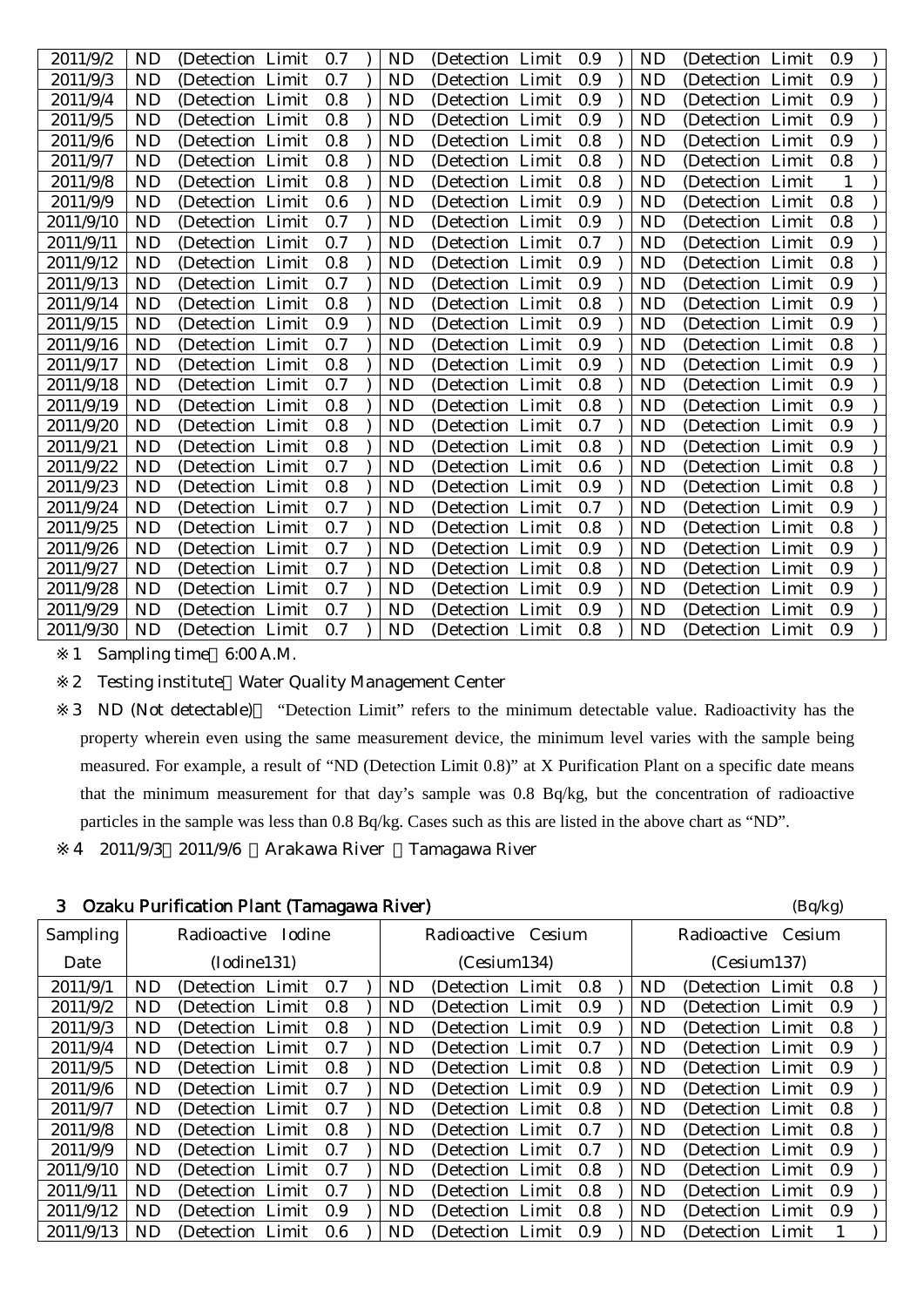| 2011/9/14 | ND. | (Detection Limit) | 0.7 | ND. | (Detection Limit) | 0.9 | ND. | (Detection Limit) | 0.9 |
|-----------|-----|-------------------|-----|-----|-------------------|-----|-----|-------------------|-----|
| 2011/9/15 | ND. | (Detection Limit) | 0.8 | ND. | (Detection Limit) | 0.8 | ND. | (Detection Limit) | 0.9 |
| 2011/9/16 | ND. | (Detection Limit) | 0.7 | ND. | (Detection Limit) | 0.8 | ND  | (Detection Limit) | 0.9 |
| 2011/9/17 | ND. | (Detection Limit) | 0.7 | ND. | (Detection Limit) | 0.8 | ND  | (Detection Limit) |     |
| 2011/9/18 | ND. | (Detection Limit) | 0.7 | ND. | (Detection Limit) | 0.8 | ND. | (Detection Limit) | 0.9 |
| 2011/9/19 | ND. | (Detection Limit) | 0.7 | ND  | (Detection Limit) | 0.9 | ND. | (Detection Limit) | 0.9 |
| 2011/9/20 | ND. | (Detection Limit) | 0.8 | ND. | (Detection Limit) | 0.8 | ND. | (Detection Limit) | 0.9 |
| 2011/9/21 | ND. | (Detection Limit) | 0.8 | ND. | (Detection Limit) | 0.8 | ND  | (Detection Limit) | 0.9 |
| 2011/9/22 | ND. | (Detection Limit) | 0.7 | ND. | (Detection Limit) | 0.9 | ND  | (Detection Limit) | 0.9 |
| 2011/9/23 | ND. | (Detection Limit) | 0.7 | ND  | (Detection Limit) | 0.7 | ND  | (Detection Limit) | 0.8 |
| 2011/9/24 | ND. | (Detection Limit) | 0.7 | ND. | (Detection Limit) | 0.9 | ND. | (Detection Limit) | 0.9 |
| 2011/9/25 | ND. | (Detection Limit) | 0.7 | ND. | (Detection Limit) | 0.7 | ND. | (Detection Limit) | 0.9 |
| 2011/9/26 | ND. | (Detection Limit) | 0.9 | ND. | (Detection Limit) | 0.8 | ND. | (Detection Limit) | 0.9 |
| 2011/9/27 | ND. | (Detection Limit) | 0.7 | ND. | (Detection Limit) | 0.8 | ND. | (Detection Limit) | 0.9 |
| 2011/9/28 | ND. | (Detection Limit) | 0.8 | ND. | (Detection Limit) | 0.8 | ND  | (Detection Limit) | 0.9 |
| 2011/9/29 | ND. | (Detection Limit) | 0.7 | ND. | (Detection Limit) | 0.7 | ND. | (Detection Limit) | 0.8 |
| 2011/9/30 | ND. | (Detection Limit) | 0.7 | ND. | (Detection Limit) | 0.8 | ND. | (Detection Limit) | 0.7 |

1 Sampling time 6:00 A.M.

2 Testing institute Water Quality Management Center

3 ND (Not detectable) "Detection Limit" refers to the minimum detectable value. Radioactivity has the property wherein even using the same measurement device, the minimum level varies with the sample being measured. For example, a result of "ND (Detection Limit 0.8)" at X Purification Plant on a specific date means that the minimum measurement for that day's sample was 0.8 Bq/kg, but the concentration of radioactive particles in the sample was less than 0.8 Bq/kg. Cases such as this are listed in the above chart as "ND".

#### 4 Higashi-murayama Purification Plant (Arakawa River, Tamagawa River)

|           |           |                    |       |     |           |                       |     |           |                   | (Bq/kg) |              |
|-----------|-----------|--------------------|-------|-----|-----------|-----------------------|-----|-----------|-------------------|---------|--------------|
| Sampling  |           | Radioactive Iodine |       |     |           | Radioactive<br>Cesium |     |           | Radioactive       | Cesium  |              |
| Date      |           | (Iodine131)        |       |     |           | (Cesium134)           |     |           | (Cesium137)       |         |              |
| 2011/9/1  | <b>ND</b> | (Detection Limit)  |       | 0.8 | ND        | (Detection Limit)     | 0.8 | ND        | (Detection Limit  |         | 0.9          |
| 2011/9/2  | <b>ND</b> | (Detection Limit   |       | 0.8 | <b>ND</b> | (Detection Limit      | 0.8 | <b>ND</b> | (Detection Limit  |         | 0.9          |
| 2011/9/3  | ND        | (Detection Limit   |       | 0.8 | <b>ND</b> | (Detection Limit      | 0.7 | <b>ND</b> | (Detection Limit  |         | 0.8          |
| 2011/9/4  | <b>ND</b> | (Detection)        | Limit | 0.8 | <b>ND</b> | (Detection Limit      |     | ND        | (Detection Limit  |         |              |
| 2011/9/5  | <b>ND</b> | (Detection Limit   |       | 0.8 | <b>ND</b> | (Detection Limit      | 0.7 | <b>ND</b> | (Detection Limit  |         | 0.9          |
| 2011/9/6  | <b>ND</b> | (Detection Limit   |       | 0.8 | <b>ND</b> | (Detection Limit      | 0.7 | <b>ND</b> | (Detection Limit  |         | 0.9          |
| 2011/9/7  | <b>ND</b> | (Detection Limit   |       | 0.8 | <b>ND</b> | (Detection Limit      | 0.8 | <b>ND</b> | (Detection Limit  |         | 0.8          |
| 2011/9/8  | <b>ND</b> | (Detection Limit   |       | 0.8 | <b>ND</b> | (Detection Limit      | 0.8 | <b>ND</b> | (Detection Limit  |         | 0.9          |
| 2011/9/9  | <b>ND</b> | (Detection)        | Limit | 0.8 | <b>ND</b> | Limit<br>(Detection   | 0.9 | <b>ND</b> | (Detection)       | Limit   | 0.9          |
| 2011/9/10 | <b>ND</b> | (Detection Limit   |       | 0.8 | <b>ND</b> | (Detection Limit      | 0.8 | <b>ND</b> | (Detection Limit  |         | 0.9          |
| 2011/9/11 | <b>ND</b> | (Detection Limit   |       | 0.7 | <b>ND</b> | (Detection Limit      | 0.9 | <b>ND</b> | (Detection Limit) |         | 0.9          |
| 2011/9/12 | <b>ND</b> | (Detection Limit   |       | 0.7 | <b>ND</b> | (Detection Limit      | 0.9 | <b>ND</b> | (Detection Limit  |         | 0.9          |
| 2011/9/13 | <b>ND</b> | (Detection Limit   |       | 0.8 | <b>ND</b> | (Detection Limit      | 0.8 | <b>ND</b> | (Detection Limit  |         | 0.9          |
| 2011/9/14 | <b>ND</b> | (Detection Limit   |       | 0.7 | <b>ND</b> | (Detection Limit      | 0.8 | <b>ND</b> | (Detection Limit  |         | 0.8          |
| 2011/9/15 | <b>ND</b> | (Detection Limit   |       | 0.7 | <b>ND</b> | Limit<br>(Detection   | 0.9 | <b>ND</b> | (Detection Limit  |         | 0.9          |
| 2011/9/16 | <b>ND</b> | (Detection)        | Limit | 0.8 | <b>ND</b> | Limit<br>(Detection)  | 0.9 | <b>ND</b> | (Detection Limit  |         | 0.8          |
| 2011/9/17 | <b>ND</b> | (Detection Limit   |       | 0.7 | <b>ND</b> | (Detection Limit      | 0.8 | <b>ND</b> | (Detection Limit  |         | 1            |
| 2011/9/18 | <b>ND</b> | (Detection Limit   |       | 0.7 | ND        | (Detection Limit      | 0.8 | ND        | (Detection Limit  |         | $\mathbf{1}$ |
| 2011/9/19 | <b>ND</b> | (Detection Limit   |       | 0.7 | <b>ND</b> | (Detection Limit      | 0.9 | <b>ND</b> | (Detection Limit  |         | 0.9          |
| 2011/9/20 | <b>ND</b> | (Detection Limit   |       | 0.7 | <b>ND</b> | (Detection Limit      | 0.9 | <b>ND</b> | (Detection Limit  |         | 0.9          |
| 2011/9/21 | <b>ND</b> | (Detection Limit   |       | 0.9 | <b>ND</b> | (Detection Limit      | 0.8 | <b>ND</b> | (Detection Limit  |         | 1            |
| 2011/9/22 | <b>ND</b> | (Detection)        | Limit | 0.8 | <b>ND</b> | Limit<br>(Detection   | 0.9 | <b>ND</b> | (Detection Limit  |         | 0.9          |
| 2011/9/23 | <b>ND</b> | (Detection Limit   |       | 0.7 | <b>ND</b> | (Detection Limit      | 0.8 | <b>ND</b> | (Detection Limit  |         | 0.9          |
| 2011/9/24 | <b>ND</b> | (Detection Limit   |       | 0.7 | <b>ND</b> | (Detection Limit      | 0.9 | <b>ND</b> | (Detection Limit  |         | 1            |
| 2011/9/25 | <b>ND</b> | (Detection Limit   |       | 0.8 | <b>ND</b> | (Detection Limit      | 0.9 | <b>ND</b> | (Detection Limit  |         | 0.9          |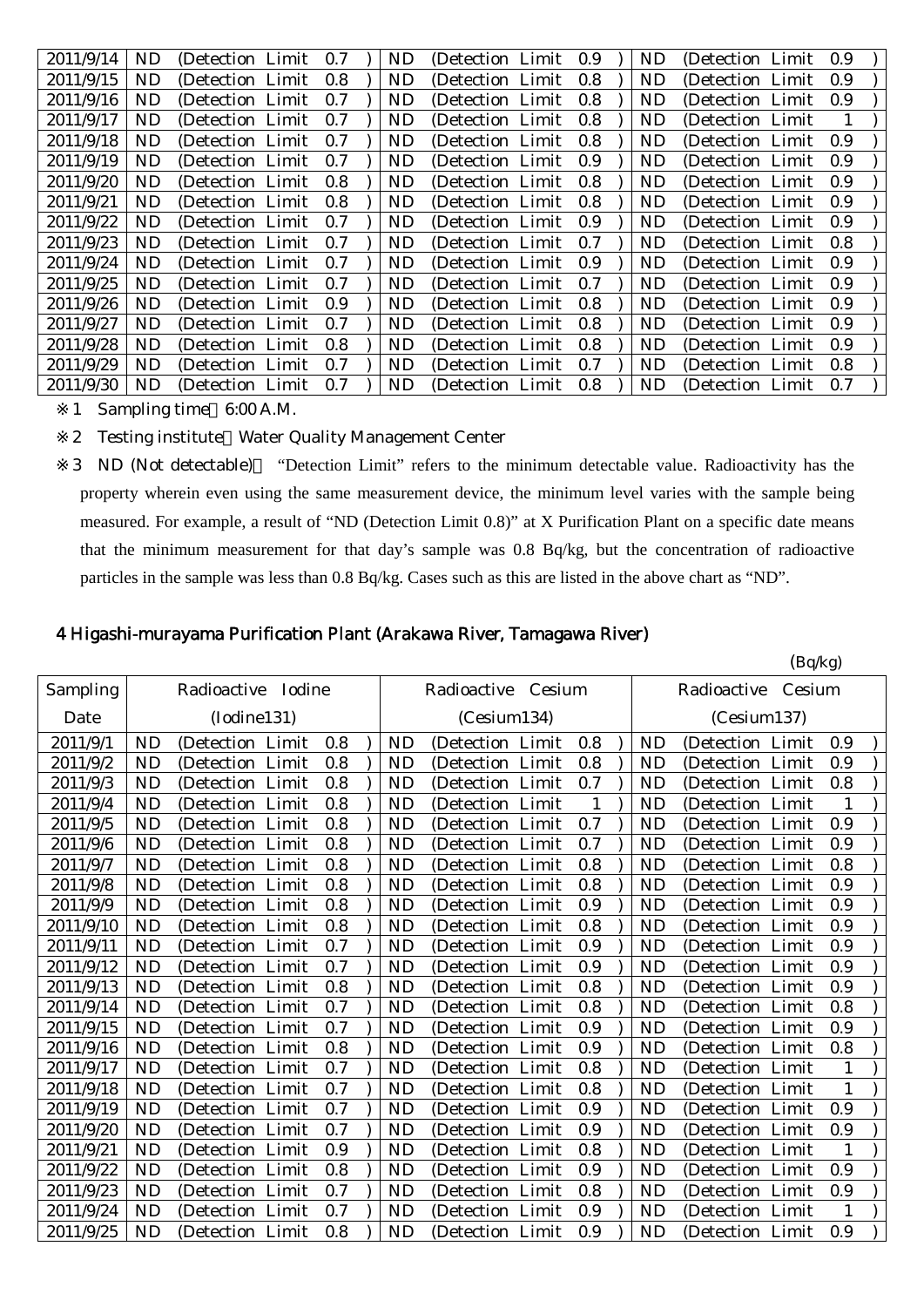| $2011/9/26$ ND |     | (Detection Limit 0.8) |  | ND. | (Detection Limit 0.9) |  | ND. | (Detection Limit 0.9) |  |  |
|----------------|-----|-----------------------|--|-----|-----------------------|--|-----|-----------------------|--|--|
| 2011/9/27      | ND. | (Detection Limit 0.7) |  | ND. | (Detection Limit 0.8) |  | ND. | (Detection Limit)     |  |  |
| 2011/9/28      | ND. | (Detection Limit 0.8) |  | ND. | (Detection Limit 0.8) |  | ND. | (Detection Limit 0.9) |  |  |
| 2011/9/29      | ND. | (Detection Limit 0.8) |  | ND. | (Detection Limit 0.7) |  | ND. | (Detection Limit 0.9) |  |  |
| 2011/9/30      | ND. | (Detection Limit 0.8) |  | ND. | (Detection Limit 0.8) |  | ND. | (Detection Limit 0.8) |  |  |

1 Sampling time 6:00 A.M.

2 Testing institute Water Quality Management Center

3 ND (Not detectable) "Detection Limit" refers to the minimum detectable value. Radioactivity has the property wherein even using the same measurement device, the minimum level varies with the sample being measured. For example, a result of "ND (Detection Limit 0.8)" at X Purification Plant on a specific date means that the minimum measurement for that day's sample was 0.8 Bq/kg, but the concentration of radioactive particles in the sample was less than 0.8 Bq/kg. Cases such as this are listed in the above chart as "ND".

4 2011/9/1 2011/9/8 2011/9/22 2011/9/26 Tamagawa River

#### 5 Nagasawa Purification Plant (Sagamigawa River)

|           |           |                    |       |     |  |           |                    |       |              |           |                    | (Bq/kg) |              |
|-----------|-----------|--------------------|-------|-----|--|-----------|--------------------|-------|--------------|-----------|--------------------|---------|--------------|
| Sampling  |           | Radioactive Iodine |       |     |  |           | Radioactive Cesium |       |              |           | Radioactive Cesium |         |              |
| Date      |           | (Iodine131)        |       |     |  |           | (Cesium134)        |       |              |           | (Cesium137)        |         |              |
| 2011/9/1  | <b>ND</b> | (Detection Limit   |       | 0.7 |  | <b>ND</b> | (Detection Limit   |       | 0.7          | <b>ND</b> | (Detection Limit   |         | 0.9          |
| 2011/9/2  | <b>ND</b> | (Detection Limit   |       | 0.7 |  | <b>ND</b> | (Detection Limit   |       | 0.8          | <b>ND</b> | (Detection Limit   |         | 0.9          |
| 2011/9/3  | <b>ND</b> | (Detection Limit   |       | 0.8 |  | <b>ND</b> | (Detection Limit   |       | 0.8          | <b>ND</b> | (Detection Limit   |         | $\mathbf{1}$ |
| 2011/9/4  | <b>ND</b> | (Detection Limit   |       | 0.8 |  | <b>ND</b> | (Detection Limit   |       | 0.9          | <b>ND</b> | (Detection Limit   |         | 0.8          |
| 2011/9/5  | <b>ND</b> | (Detection Limit)  |       | 0.8 |  | <b>ND</b> | (Detection Limit)  |       | 0.9          | <b>ND</b> | (Detection)        | Limit   | 0.9          |
| 2011/9/6  | <b>ND</b> | (Detection         | Limit | 0.7 |  | <b>ND</b> | (Detection Limit   |       | 0.9          | <b>ND</b> | (Detection Limit   |         | 0.8          |
| 2011/9/7  | <b>ND</b> | (Detection Limit   |       | 0.7 |  | <b>ND</b> | (Detection Limit   |       | 0.8          | <b>ND</b> | (Detection Limit   |         | 0.9          |
| 2011/9/8  | ND        | (Detection Limit   |       | 0.8 |  | <b>ND</b> | (Detection Limit   |       | 0.8          | <b>ND</b> | (Detection Limit   |         | 0.9          |
| 2011/9/9  | <b>ND</b> | (Detection)        | Limit | 0.7 |  | <b>ND</b> | (Detection Limit   |       | 0.9          | <b>ND</b> | (Detection         | Limit   | 0.8          |
| 2011/9/10 | <b>ND</b> | (Detection         | Limit | 0.7 |  | <b>ND</b> | (Detection Limit   |       | 0.9          | <b>ND</b> | (Detection Limit   |         | 0.9          |
| 2011/9/11 | <b>ND</b> | (Detection)        | Limit | 0.7 |  | <b>ND</b> | (Detection Limit   |       | 0.9          | <b>ND</b> | (Detection Limit   |         | 0.9          |
| 2011/9/12 | <b>ND</b> | (Detection         | Limit | 0.7 |  | <b>ND</b> | (Detection Limit   |       | 0.8          | <b>ND</b> | (Detection Limit   |         | 0.8          |
| 2011/9/13 | <b>ND</b> | (Detection Limit   |       | 0.8 |  | <b>ND</b> | (Detection Limit   |       | $\mathbf{1}$ | <b>ND</b> | (Detection Limit   |         | 0.9          |
| 2011/9/14 | <b>ND</b> | (Detection Limit   |       | 0.7 |  | <b>ND</b> | (Detection Limit   |       | 0.8          | <b>ND</b> | (Detection Limit   |         | $\mathbf{1}$ |
| 2011/9/15 | <b>ND</b> | (Detection         | Limit | 0.7 |  | <b>ND</b> | (Detection Limit   |       | 0.7          | <b>ND</b> | (Detection Limit   |         | 0.9          |
| 2011/9/16 | <b>ND</b> | (Detection Limit   |       | 0.8 |  | <b>ND</b> | (Detection Limit   |       | 0.8          | <b>ND</b> | (Detection Limit   |         | 0.8          |
| 2011/9/17 | <b>ND</b> | (Detection Limit   |       | 0.7 |  | <b>ND</b> | (Detection Limit   |       | 0.9          | <b>ND</b> | (Detection Limit   |         | 0.9          |
| 2011/9/18 | <b>ND</b> | (Detection         | Limit | 0.6 |  | <b>ND</b> | (Detection Limit   |       | 0.9          | <b>ND</b> | (Detection Limit   |         | 0.8          |
| 2011/9/19 | <b>ND</b> | (Detection Limit   |       | 0.8 |  | <b>ND</b> | (Detection Limit   |       | 0.8          | <b>ND</b> | (Detection Limit   |         | 0.9          |
| 2011/9/20 | <b>ND</b> | (Detection         | Limit | 0.8 |  | <b>ND</b> | (Detection Limit   |       | 0.8          | <b>ND</b> | (Detection Limit   |         | 0.9          |
| 2011/9/21 | <b>ND</b> | (Detection         | Limit | 0.8 |  | <b>ND</b> | (Detection Limit   |       | 0.8          | <b>ND</b> | (Detection Limit   |         | 0.9          |
| 2011/9/22 | <b>ND</b> | (Detection Limit   |       | 0.8 |  | <b>ND</b> | (Detection Limit   |       | 0.7          | <b>ND</b> | (Detection Limit   |         | 0.9          |
| 2011/9/23 | <b>ND</b> | (Detection Limit   |       | 0.7 |  | <b>ND</b> | (Detection Limit   |       | 0.9          | <b>ND</b> | (Detection Limit   |         | 0.9          |
| 2011/9/24 | <b>ND</b> | (Detection)        | Limit | 0.7 |  | <b>ND</b> | (Detection         | Limit | 0.8          | <b>ND</b> | (Detection)        | Limit   | 0.8          |
| 2011/9/25 | <b>ND</b> | (Detection)        | Limit | 0.7 |  | <b>ND</b> | (Detection Limit   |       | 0.8          | <b>ND</b> | (Detection Limit   |         | 0.9          |
| 2011/9/26 | <b>ND</b> | (Detection Limit   |       | 0.8 |  | <b>ND</b> | (Detection Limit   |       | 0.8          | <b>ND</b> | (Detection Limit   |         | 0.8          |
| 2011/9/27 | <b>ND</b> | (Detection Limit   |       | 0.8 |  | <b>ND</b> | (Detection Limit   |       | 0.8          | <b>ND</b> | (Detection Limit   |         | 0.9          |
| 2011/9/28 | <b>ND</b> | (Detection)        | Limit | 0.8 |  | <b>ND</b> | (Detection Limit   |       | 0.8          | <b>ND</b> | (Detection)        | Limit   | 0.8          |
| 2011/9/29 | <b>ND</b> | (Detection Limit   |       | 0.8 |  | <b>ND</b> | (Detection Limit   |       | 0.9          | <b>ND</b> | (Detection Limit   |         | 0.9          |
| 2011/9/30 | <b>ND</b> | (Detection Limit   |       | 0.7 |  | <b>ND</b> | (Detection Limit   |       | 0.7          | <b>ND</b> | (Detection Limit   |         | 0.9          |

1 Sampling time 6:00 A.M.

2 Testing institute Water Quality Management Center

3 ND (Not detectable) "Detection Limit" refers to the minimum detectable value. Radioactivity has the property wherein even using the same measurement device, the minimum level varies with the sample being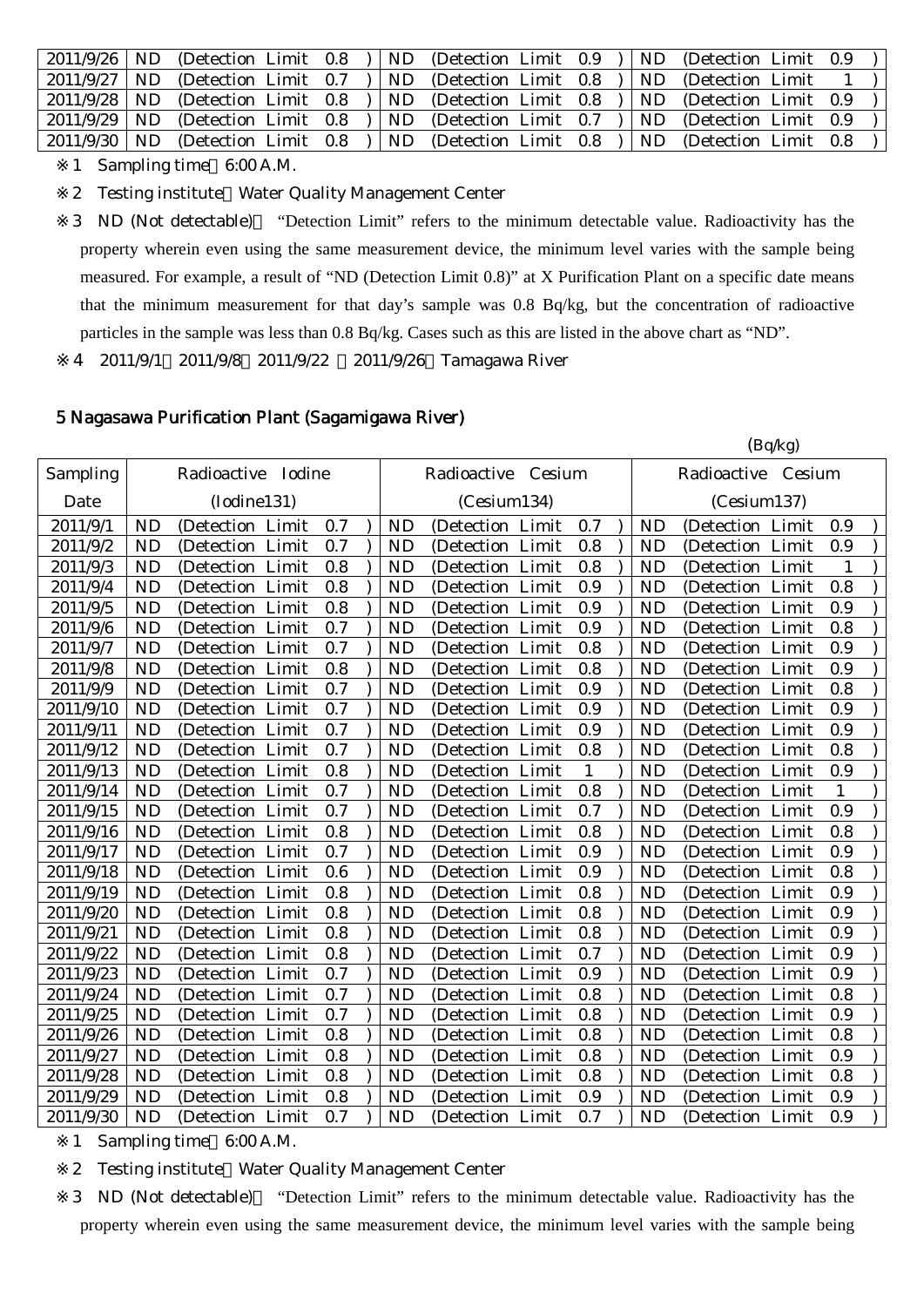measured. For example, a result of "ND (Detection Limit 0.8)" at X Purification Plant on a specific date means that the minimum measurement for that day's sample was 0.8 Bq/kg, but the concentration of radioactive particles in the sample was less than 0.8 Bq/kg. Cases such as this are listed in the above chart as "ND".

## 6 Kinuta Purification Plant (Tamagawa River)

|           |     |                       |     |     |                           |     |           | (Bq/kg)                   |       |  |
|-----------|-----|-----------------------|-----|-----|---------------------------|-----|-----------|---------------------------|-------|--|
| Sampling  |     | Radioactive Iodine    |     |     | <b>Radioactive Cesium</b> |     |           | <b>Radioactive Cesium</b> |       |  |
| Date      |     | Iodine 131            |     |     | Cesium 134                |     |           | Cesium 137                |       |  |
| 2011/9/1  | ND. | (Detection Limit 0.8) |     | ND  | (Detection Limit)         | 0.7 | ND        | (Detection Limit)         |       |  |
| 2011/9/8  | ND. | (Detection Limit 0.8) |     | ND. | (Detection Limit)         | 0.8 | <b>ND</b> | (Detection Limit 0.9)     |       |  |
| 2011/9/15 | ND. | (Detection Limit 0.8) |     | ND. | (Detection Limit)         | 0.8 | ND        | (Detection Limit)         |       |  |
| 2011/9/22 | ND. | (Detection Limit)     | 0.7 | ND  | (Detection Limit)         | 0.8 | <b>ND</b> | (Detection Limit)         |       |  |
| 2011/9/29 | ND. | (Detection Limit 0.8) |     | ND. | (Detection Limit)         | 0.7 | <b>ND</b> | (Detection Limit)         | - 0.9 |  |

1 Sampling time 9:00 A.M.

2 Testing institute Water Quality Management Center

3 ND (Not detectable) "Detection Limit" refers to the minimum detectable value. Radioactivity has the property wherein even using the same measurement device, the minimum level varies with the sample being measured. For example, a result of "ND (Detection Limit 0.8)" at X Purification Plant on a specific date means that the minimum measurement for that day's sample was 0.8 Bq/kg, but the concentration of radioactive particles in the sample was less than 0.8 Bq/kg. Cases such as this are listed in the above chart as "ND".

# 7 Kinutashimo Purification Plant (Tamagawa River)

|           |     |                       |     |    |                           |     |           | (Bq/kg)            |       |  |
|-----------|-----|-----------------------|-----|----|---------------------------|-----|-----------|--------------------|-------|--|
| Sampling  |     | Radioactive Iodine    |     |    | <b>Radioactive Cesium</b> |     |           | Radioactive Cesium |       |  |
| Date      |     | Iodine 131            |     |    | Cesium 134                |     |           | Cesium 137         |       |  |
| 2011/9/2  | ND  | (Detection Limit)     | 0.7 | ND | (Detection Limit)         | 0.7 | ND        | (Detection Limit)  | - 0.9 |  |
| 2011/9/9  | ND. | (Detection Limit 0.7) |     | ND | (Detection Limit)         | 0.7 | ND.       | (Detection Limit)  | 0.9   |  |
| 2011/9/16 | ND. | (Detection Limit)     | 0.7 | ND | (Detection Limit)         | 0.8 | <b>ND</b> | (Detection Limit)  | 0.9   |  |
| 2011/9/23 | ND  | (Detection Limit)     | 0.8 | ND | (Detection Limit)         | 0.9 | <b>ND</b> | (Detection Limit)  | -0.9  |  |
| 2011/9/30 | ND  | (Detection Limit)     | 0.8 | ND | (Detection Limit)         | 0.7 | ND.       | (Detection Limit)  |       |  |

1 Sampling time 9:00 A.M.

2 Testing institute Water Quality Management Center

3 ND (Not detectable) "Detection Limit" refers to the minimum detectable value. Radioactivity has the property wherein even using the same measurement device, the minimum level varies with the sample being measured. For example, a result of "ND (Detection Limit 0.8)" at X Purification Plant on a specific date means that the minimum measurement for that day's sample was 0.8 Bq/kg, but the concentration of radioactive particles in the sample was less than 0.8 Bq/kg. Cases such as this are listed in the above chart as "ND".

# 8 Misato Purification Plant (Edogawa River)

|           |            |                    |     |  |    |                           |     |           | (Bq/kg)                   |     |  |
|-----------|------------|--------------------|-----|--|----|---------------------------|-----|-----------|---------------------------|-----|--|
| Sampling  |            | Radioactive Iodine |     |  |    | <b>Radioactive Cesium</b> |     |           | <b>Radioactive Cesium</b> |     |  |
| Date      | Iodine 131 |                    |     |  |    | Cesium 134                |     |           | Cesium 137                |     |  |
| 2011/9/5  | ND         | (Detection Limit)  | 0.7 |  | ND | (Detection Limit)         | 0.7 | ND.       | (Detection Limit)         | 0.9 |  |
| 2011/9/12 | ND         | (Detection Limit)  | 0.8 |  | ND | (Detection Limit)         | 0.9 | ND.       | (Detection Limit)         |     |  |
| 2011/9/19 | ND         | (Detection Limit)  | 0.8 |  | ND | (Detection Limit)         | 0.8 | <b>ND</b> | (Detection Limit)         | 0.9 |  |
| 2011/9/26 | ND.        | (Detection Limit)  | 0.7 |  | ND | (Detection Limit)         | 0.9 | <b>ND</b> | (Detection Limit)         |     |  |

1 Sampling time 9:00 A.M.

2 Testing institute Water Quality Management Center